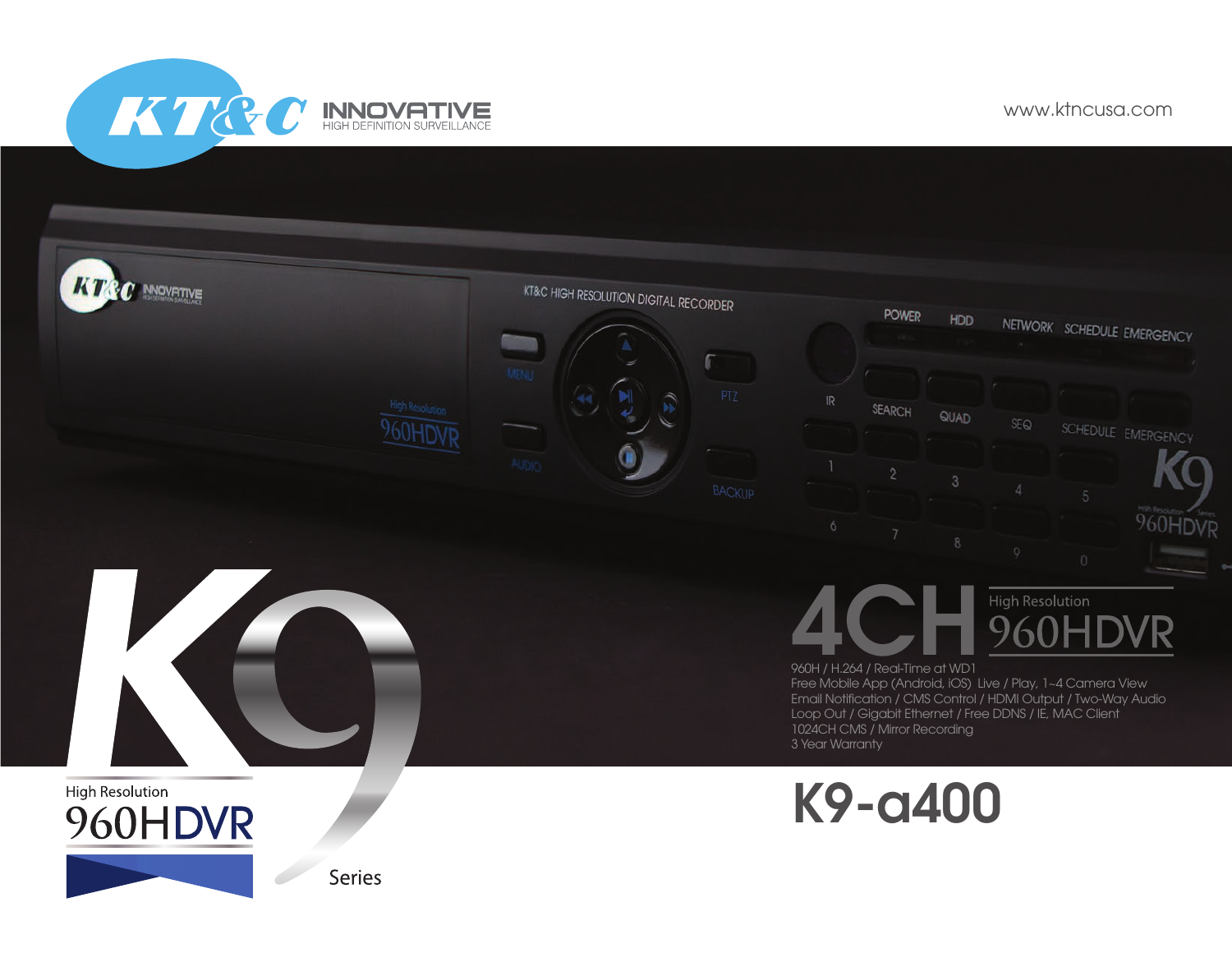

## Key Features

KT&

• 4CH WD1 960 x 480 recording delivers 36% more detail than traditional 4 CIF (704 x 480)

**INNOVATIVE** 

- H.264 Compression for efficient HDD utilization
- WD1 real-time live display, recording and playback on all channels
- HDMI + VGA + BNC main monitor outputs support any type of display
- Call monitor: additional composite BNC output for sequential and/or event camera display
- Simultaneous high bandwidth recording (480 NTSC / 400 PAL @WD1) with dual-codec recording for reduced bandwidth remote viewing
- Pentaplex Operation (Simultaneous live, recording, playback, archiving and remote viewing)
- Search video by date and time; by alarm/event; from a bookmark;or scan a color coded graphical display of record trigger (e.g. event, motion, etc.) versus time and move directly to the time of interest.
- Free DDNS Service static IP address is not required for reliable remote access
- User friendly GUI with graphical icons and visual indicators
- Accepts dual internal 3 Tb HDDs for extended recording, Supports eSATA external HDD (Single Drive up to 3 TB)
- Free iOS and Android app: single and quad live & playback, with audio, PTZ and relay control
- Multiple Control Inputs: mouse / front panel / hand held IR remote controller
- Remote configuration support from built-in web interface and/or free CMS program
- Gigabit Ethernet interface for remote network viewing and control
- On-screen PTZ control via mouse or front panel
- Built-in DVD burner (Optional replaces one HDD)
- Four channel audio recording capabilities and two-way audio
- USB 2.0 ports on front and rear panels for video archive and mouse usage
- Free Windows CMS with multiple monitor support displays up to 1024 cameras
- Free MAC Client software connects to individual sites for live view and playback
- Multi-language support
- 19" Rack mountable rack ears included
- USB mouse, IR remote, 4GB USB memory included
- 3 Year warranty

FC CE

## Major Operating Controls



- 1. Menu: Display/Cancel a Menu
- 2. Audio: Display Audio listening menu
- 3. Direction Buttons: Navigate menu, control, playback
- 4. Backup: Display backup functions for video data 5. Pan / Tilt: Display Pan / Tilt menu
- 
- 6. Number: Channel selection or number input
- 7. Status LEDs: Show status of Power, Recording, Remote Access, Schedule Recording and Emergency Recording
- 8. Front USB Port: USB Connecting slot
	- 9. Function Buttons: Display split, sequence, schedule record, emergency record 10. ODD: Optional DVD Drive



| 1. Video Inputs  | 7. Sensor Input  | 13. Power Switch            |
|------------------|------------------|-----------------------------|
| 2. Loop Through  | 8. Service Use   | 14. Spot Monitor Out        |
| 3. Gb/S Ethernet | 9. Audio Input   | <b>Main Monitor Outputs</b> |
| 4. USB 2.0 Port  | 10. Audio Output | <b>15. VGA</b>              |
| 5. RS-485        | 11. E-SATA Port  | <b>16. HDMI</b>             |
| 6. Alarm Output  | 12. Power Input  | 17. Composite               |

## Dimensions (Unit: Inches)

Front







13.3

KT&C America, Inc. reserves the right to make changes to improve our products at any time without notice; we are not responsible for misprints.